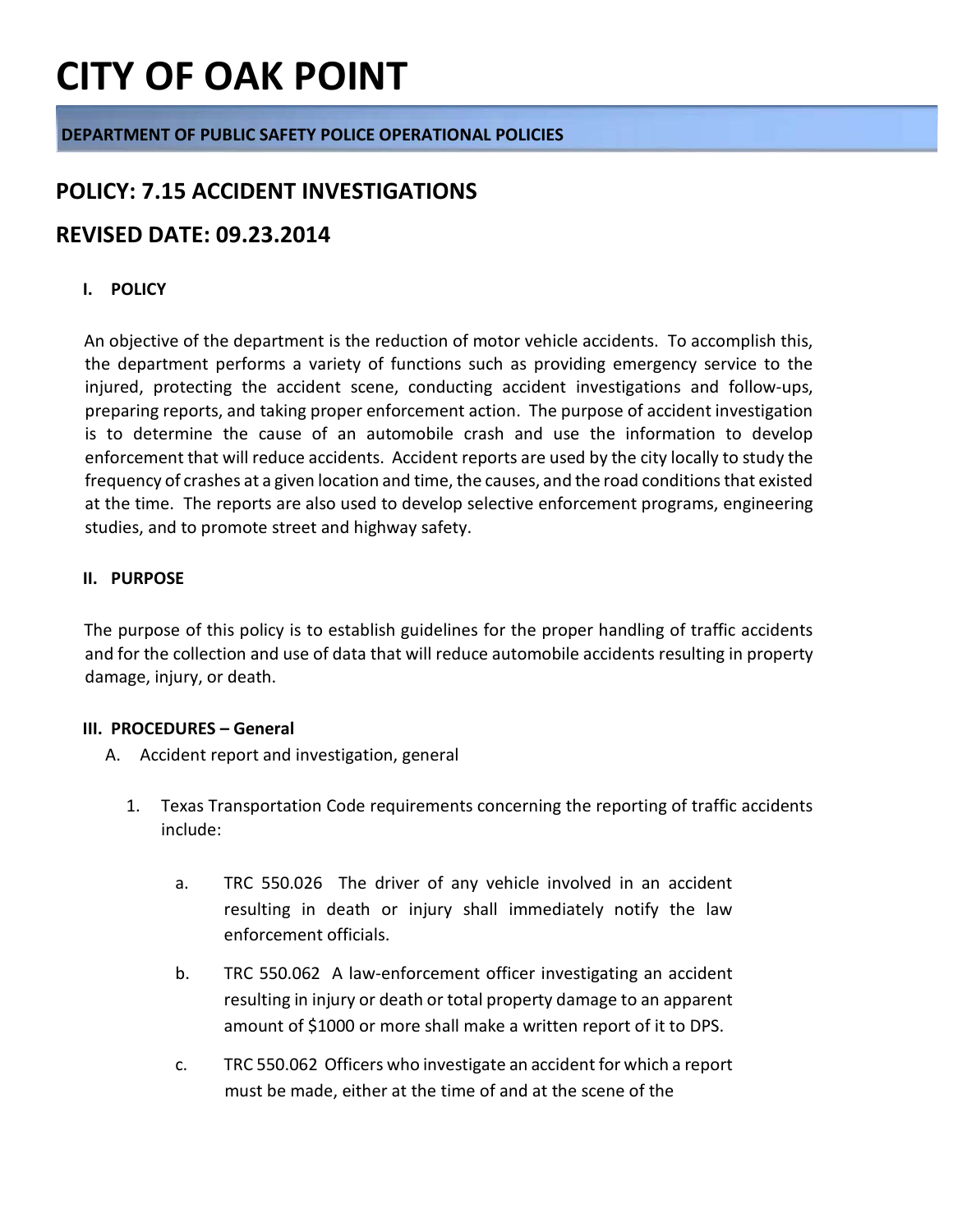### **DEPARTMENT OF PUBLIC SAFETY POLICE OPERATIONAL POLICIES**

accident, or thereafter and elsewhere, by interviewing participants or witnesses, shall within 10 days after completing the investigation, forward a written report of the accident.

- 2. An officer shall respond to and prepare a report of accident involving any of the following:
	- a. Death or injury.
	- b. Property damage in excess of \$1000.
	- c. Hit and run.
	- d. Impairment due to alcohol and drugs.
	- e. Hazardous materials.
	- f. Any accident involving city/county property, vehicles, equipment, or facilities.
	- g. Any accident where either driver cannot produce a driver's license or proof of liability insurance.
- 3. Officers shall also be assigned to respond to any accident involving disturbances between drivers/passengers or which create traffic congestion as a result of the accident or where vehicles are damaged to the extent that towing is required. Patrol vehicles may be assigned to any other accident, not listed above, to assist persons involved with information exchange. Time permitting, officers may investigate and report these accidents.
- 4. Whenever possible officers shall not investigate any accident which involves a city vehicle, elected officials personal vehicle, city employees personal vehicle, or family member of any employee or elected official of the city. These accidents will be investigated by Texas DPS or a DCSO deputy. Officers will go to the scene and assist with traffic control or for safety purposes only.
- B. Responding to the Accident Scene
	- 1. Officers shall respond to minor accident scene Code one, unless the dispatcher or supervisor directs otherwise.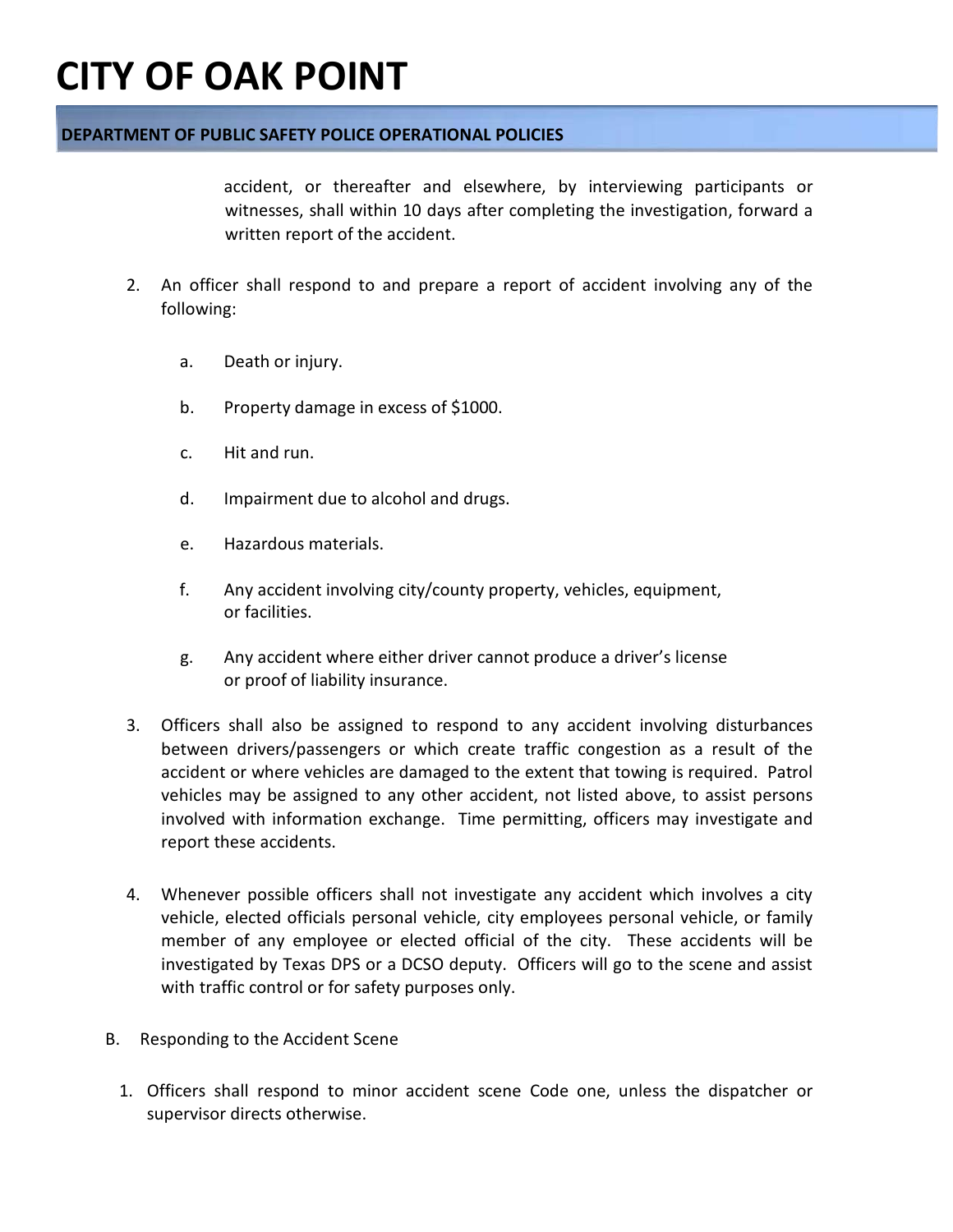### **DEPARTMENT OF PUBLIC SAFETY POLICE OPERATIONAL POLICIES**

- 2. Officers shall respond Code three to major accidents where there exist injuries or major road or highway blockages, or where information provided indicates the immediate need for an officer on scene.
- 3. The officers responding shall park their vehicles as necessary to protect victims and the accident scene, while still leaving room for egress for other emergency services.
- C. Accident scene responsibilities (these will vary in order depending on the scene)
	- 1. The first officer to arrive at an accident scene shall perform the following:
		- a. Administer emergency medical care (basic life support measures) pending arrival of rescue personnel
		- b. Summon additional help as required (officers, rescue, wreckers).
		- c. Protect the accident scene.
		- d. Preserve short-lived evidence (broken parts, skid marks).
		- e. Establish a safe traffic pattern around the scene.
		- f. Locate witnesses and recording key accident information.
		- g. Expedite removal of vehicles, persons, and debris from the roadway except for fatal accidents.
		- 2. The officer assigned to an accident shall have the responsibility and authority to request assistance from any other officers as needed. He or she becomes the primary investigating officer in charge at the scene unless the supervisor deems it more appropriate to assign another officer these responsibilities.
		- 3. In case of accidents that occur on private property, accident reports need not be filled out if property damage does not exceed \$1000, unless the supervisor directs.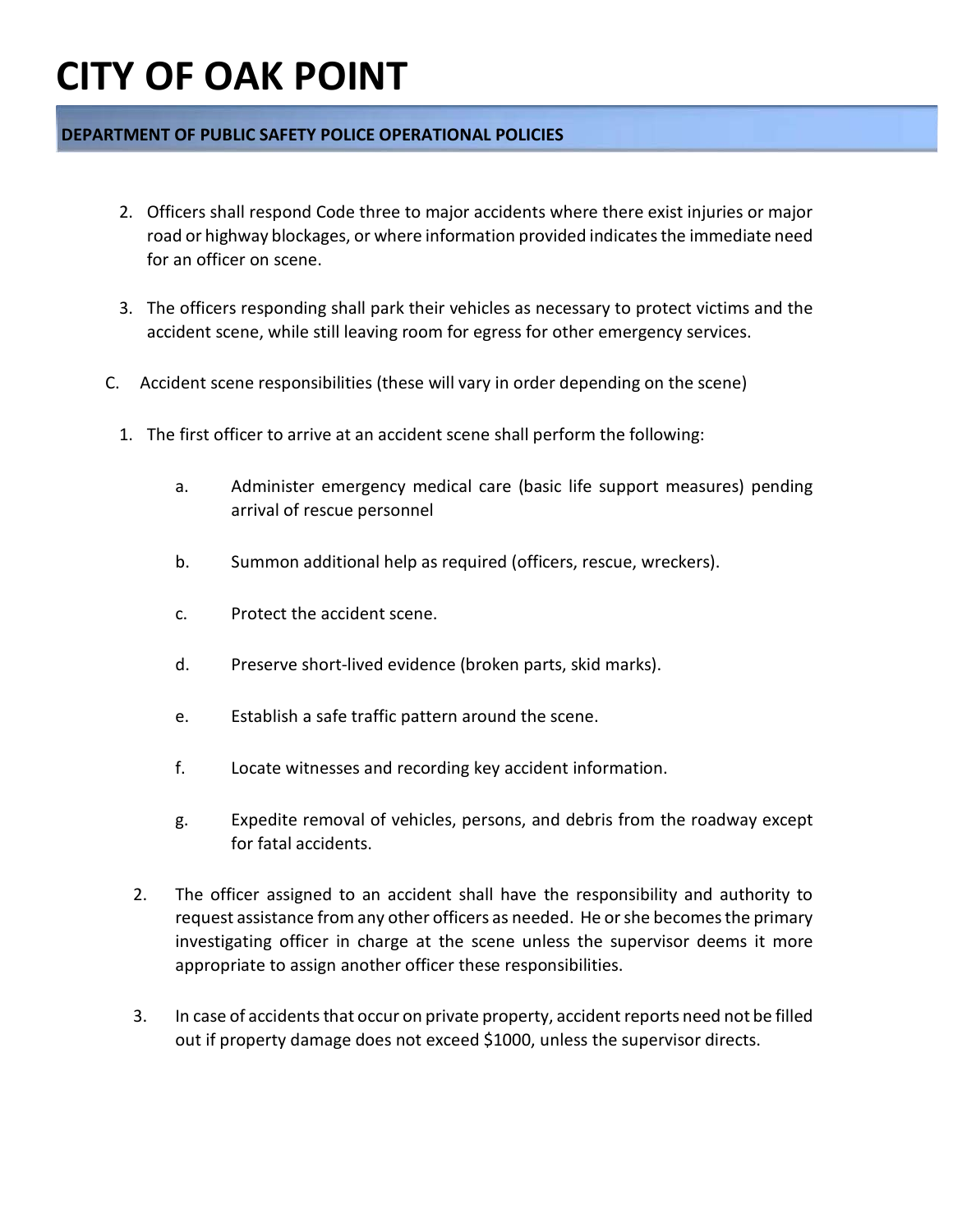### **DEPARTMENT OF PUBLIC SAFETY POLICE OPERATIONAL POLICIES**

- 4. In case of extremely inclement weather where an accident involves only property damage, the dispatcher or officer may, with the supervisor's approval, perform the following:
	- a. Obtain information over the phone to complete the accident report and request that the involved drivers come to the department and file a report in person within 48 hours of the incident.
	- b. Complete a report showing the name, address, operator license number, and telephone number of each driver.

#### **IV. PROCEDURES - Accident scene**

- A. Collecting information
- 1. At the scene of the accident, the investigating officer shall gather appropriate information for a report. Information to be collected at the scene may include, but is not limited to, the following:
	- a. Interview principals and witnesses and secure necessary identity/address information.
	- b. Examine and record vehicle damage.
	- c. Examine and record the effects of the accident on the roadway or off the roadway on private or public property.
	- d. Take measurements as appropriate.
	- e. Take photographs as appropriate.
	- f. Collect and process evidence.
	- g. Exchange information among principals.
- B. Follow-up activities
	- 1. Follow-up activities which may be necessary include the following: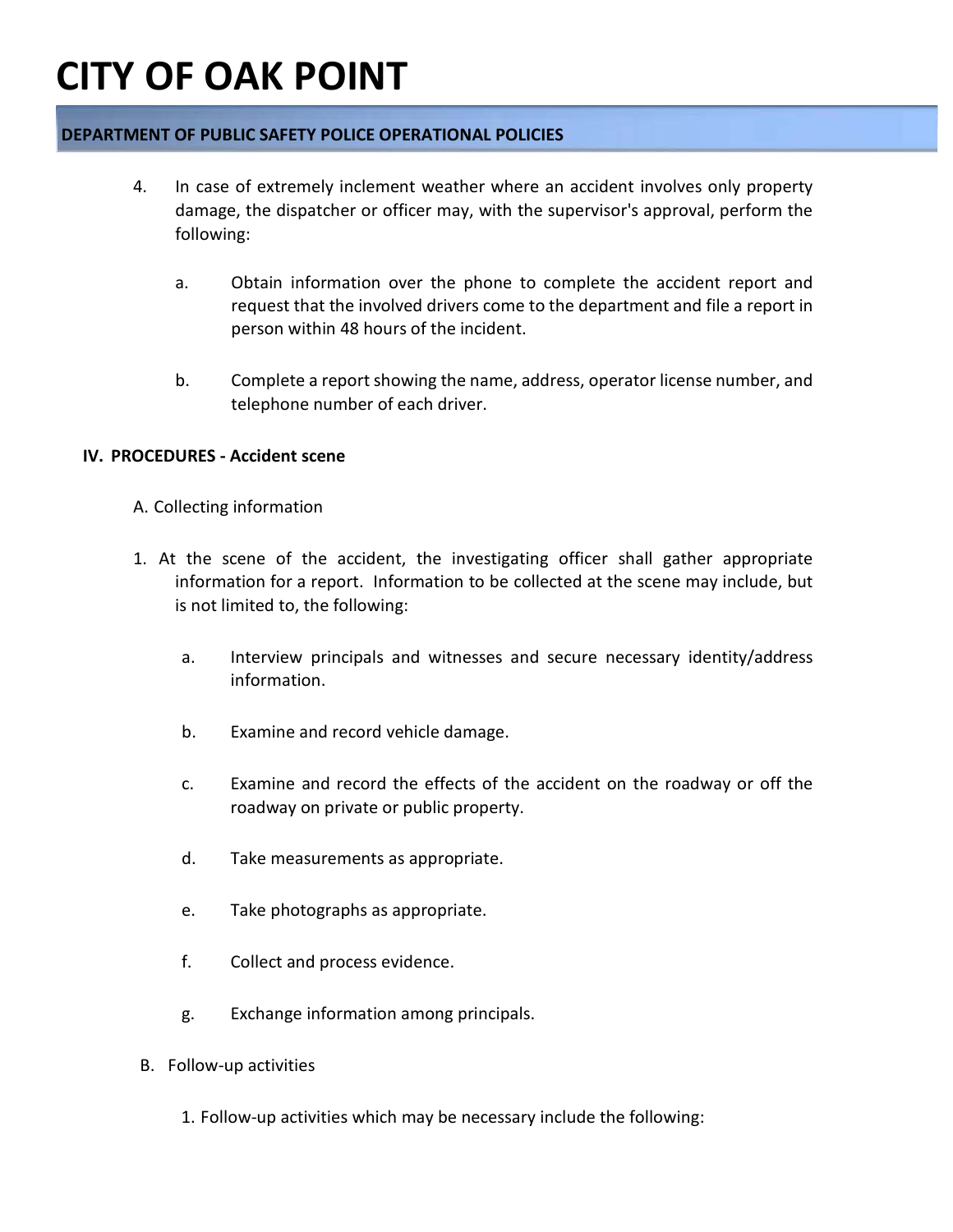### **DEPARTMENT OF PUBLIC SAFETY POLICE OPERATIONAL POLICIES**

- a. Obtain and record formal statements from witnesses. Juveniles may provide statements as witnesses only.
- b. Reconstruct the accident.
- c. Submit evidentiary materials for laboratory examination.
- d. Prepare accident and offense reports to support charges arising from the accident.
- 2. In a particularly serious accident involving severe injuries, fatalities, or multiple vehicles, it may be necessary to summon expert or technical assistance accident crash team specialists, or other specialists. In these cases Notification shall be made and assistance shall be requested through a supervisor.
- 3. At the accident scene, the officer may take immediate enforcement action and issue a summons for observed violations. In death cases, officers will prepare cases so that they may be forwarded to the District Attorney.
- 4. If the investigating officer concludes that the accident was caused by a person driving under the influence of intoxicants (DWI) and the defendant is still at the scene, the DWI arrest shall be made before transport.
- 5. If the driver is transported to the hospital before the officer arrives and if the officer later concludes DWI, an arrest warrant shall be obtained. If the driver is hospitalized, then the warrant will be served when the driver is released.
- 6. In other traffic-related investigations, when the officer leaves the scene of the offense and later identifies an offender or offense, arrest warrants may be obtained. The summons can be issued at the hospital after the accident scene has been processed.
- C. Accident scene procedures
	- 1. Upon notification of an accident, the officer assigned shall proceed promptly depending on injuries. The patrol vehicle shall not be parked at the scene in a manner that will endanger other pedestrians or motorists. The officer shall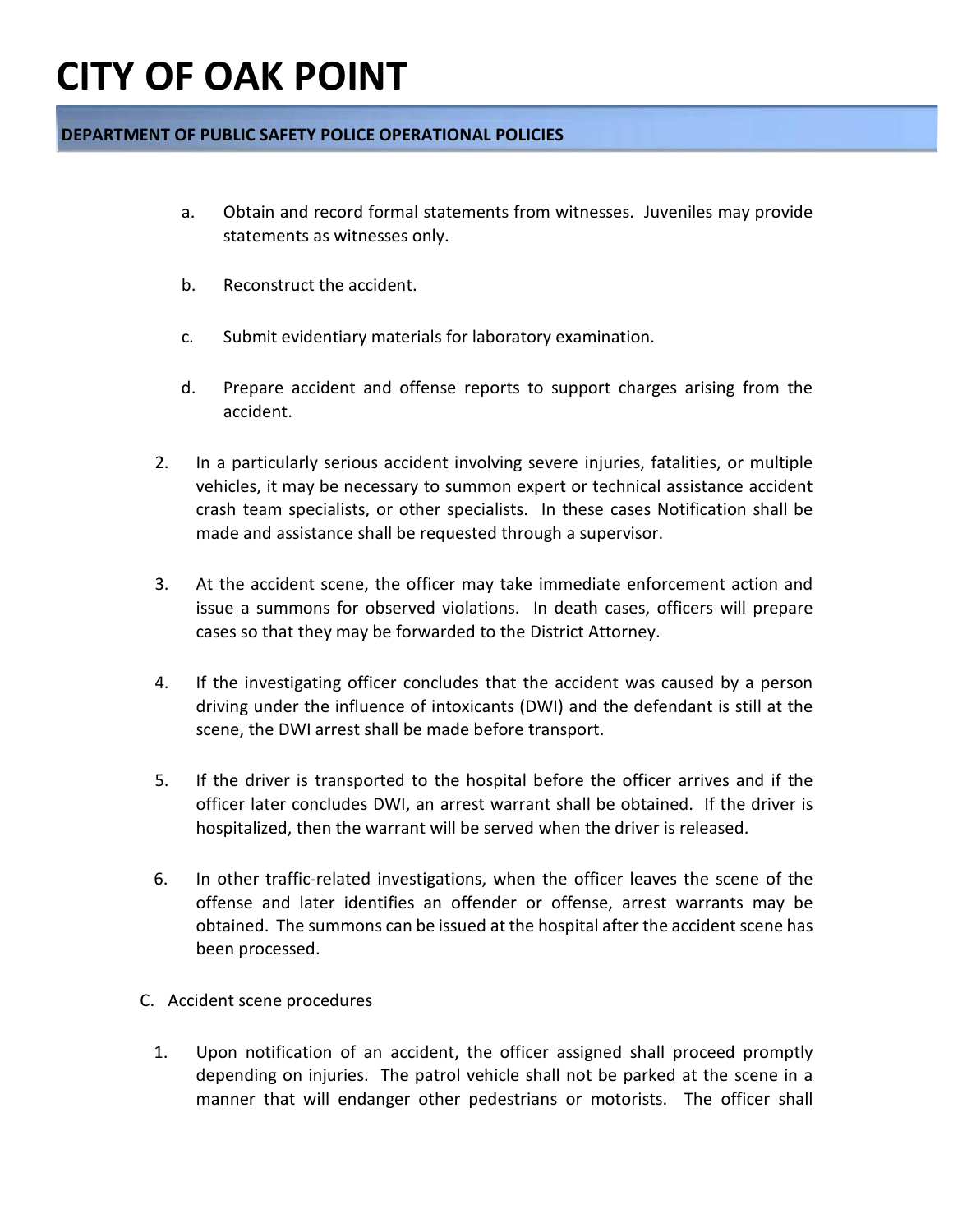### **DEPARTMENT OF PUBLIC SAFETY POLICE OPERATIONAL POLICIES**

consider using the vehicle as a shield to protect the scene as well as him or herself. The officer shall leave the vehicle emergency lights on.

- 2. At all times when investigating an accident on the streets or highways, the officer shall wear a reflector safety vest. Officers shall use flares (available in each patrol vehicle) to create an illuminated warning pattern to alert other drivers. If possible officers shall use non-incendiary devices as flares. Note that flares may be dangerous at accidents where hazardous materials are present.
- 3. In case of fire danger from leaking or ruptured gas tanks or where the accident may involve hazardous materials, the on-scene officer shall summon the fire officers.
	- a. All fire vehicles are equipped with a copy of the current emergency response guidebook to aid in identifying vehicles carrying hazardous materials. The guidebook illustrates hazardous materials placards and identifies and describes the relevant hazard, appropriate emergency procedures, and evacuation procedures.
	- b. Any officer arriving at the scene of such an accident who sees hazardous materials placards shall immediately summon the fire department. The fire personnel will assume control of any scene involving hazardous materials and all officers shall provide support as required. The investigation of the accident shall begin after approval by the fire personnel.
- 4. Any property belonging to accident victims shall be protected from theft or pilferage and, if owners are not present, it shall be taken into custody, tagged, and held for safekeeping until the victims claim it.
- 5. Officers shall require any person clearing a wrecked or damaged vehicle from a street or highway to remove any glass or other injurious substance dropped upon the highway. Where the quantity of accident debris is too great for the wrecker operator to do this, the fire department shall be requested. The fire department shall assist in washing down combustible substances if legal to do so.
- 6. If either driver is not present at the accident scene, do not assume that it is a hit/run unless further inquiry indicates the possibility. Perform the following actions if the incident appears to be a hit/run.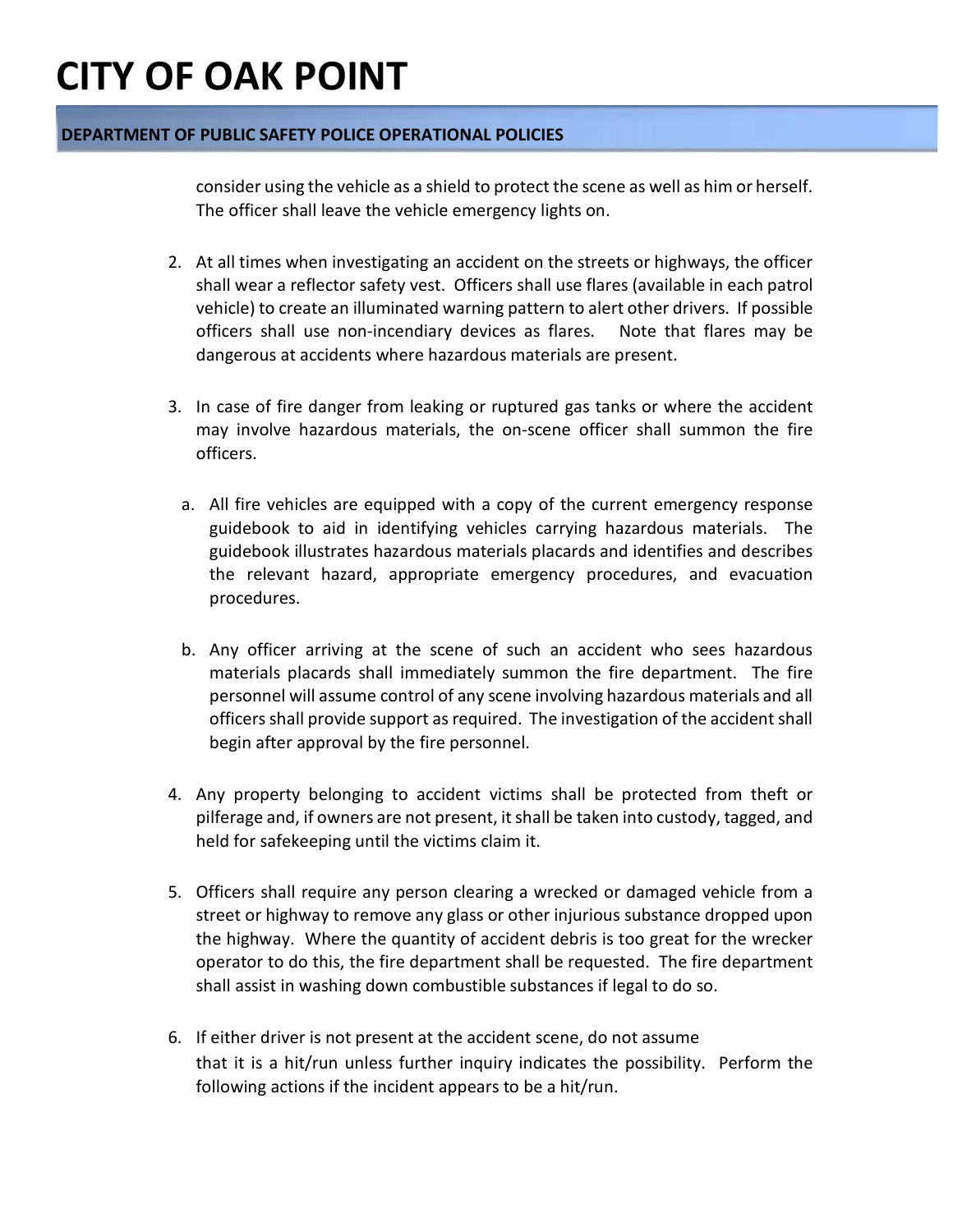### **DEPARTMENT OF PUBLIC SAFETY POLICE OPERATIONAL POLICIES**

- a. As soon as practicable, transmit the description of the vehicle and driver to dispatch, along with the direction of travel and time elapsed since the incident.
- b. Process the accident scene as a crime scene.
- 7. If a juvenile not accompanied by an adult is the driver or a passenger involved in an accident which requires the officer to do a report for state notification the officer shall require an adult guardian to come to the scene and take custody of the juvenile. Under no circumstances shall an officer allow a juvenile that has been involved in an accident which they may have sustained injuries to leave on their own or be left unattended.
- D. Accident report
	- 1. A report shall be filed on all accidents that occur on public property, or publicly accessed private property within the city if it meets any of the normal reporting criteria (death, personal injury, property damage in excess of \$1000, or involves government-operated vehicles). Public property is any highway, roadway, street, or public parking lot maintained by the state, county, or city.
		- a. Publicly accessed private property is a private access way or parking area provided for a client of a business, but not residential property or private parking where a fee is charged for parking.
	- 2. In the event of an accident that occurs on private property, an accident report may be filed if it meets any of the normal reporting criteria (death, personal injury, property damage in excess of \$1000, or involves government-operated vehicles).
	- 3. Accidents that do not meet reporting requirements may still be reported by the vehicle operators using the Texas Blue Form.
- E. Disabled vehicles
	- 1. Officers shall not push or tow any vehicle with a patrol vehicle unless the patrol vehicle is equipped with a department-approved push bar and the officer has been trained in its use.